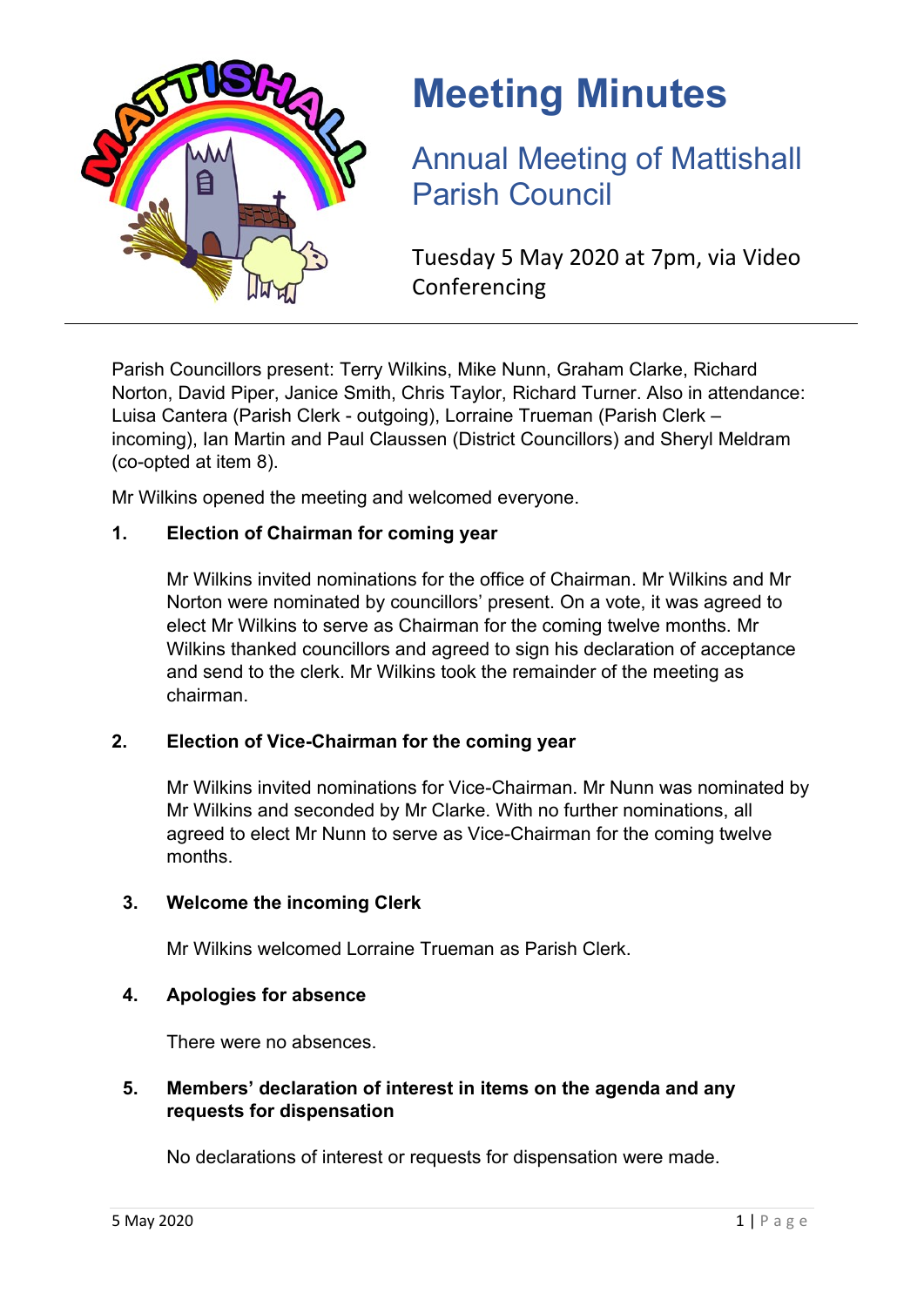## **6. Approval of the minutes of the meeting held on 2 March 2020 and 9 March 2020**

The minutes of both meetings were approved without amendment.

# **7. Progress on the items not on the agenda from the last meeting**

The Clerk (Ms Cantera) gave a summary of her report, which is available to read on the website.

# **8. Approval of the co-option of new councillor**

Ms Sheryl Meldram applied for the parish councillor vacancy and spoke briefly to introduce herself. The Council **RESOLVED** to co-opt Ms Meldram onto the Council. The Clerk will meet with her (virtually) to go through a local induction and to arrange signing the declaration of acceptance of office. Ms Meldram observed as a member of the public for the remainder of the meeting.

## **9. Open forum for Public Participation: an opportunity to hear from the public**

The Chairman encouraged members of the public to speak but there were no comments.

# **10. Planning matters**

# **10.1. Results of applications (decisions taken by Breckland Council)**

3PL/2020/0152/F – Erection of polytunnel and timber farm shop with concrete base (Retrospective), change of use of land to mixed use of agricultural and retail farm shop and erection of two polytunnels: Approved.

# **10.2. Planning application comments sent to Breckland Council prior to May meeting**

3PL/2020/0152/F – The Acorn Hut Farm Shop and Plant Nursery Watercress Lane. Erection of polytunnel and timber farm shop with concrete base (Retrospective), change of use of land to mixed use of agricultural and retail farm shop and erection of two polytunnels

The Mattishall Neighbourhood Plan broadly supports new commercial enterprises within the parish, and as is recognised in the Breckland Local Plan, it is not always possible for these to be in a fully sustainable location. That is the case with this application and while Highways have offered suggestions that go some way to mitigating this they do not go far enough. Comments made on the application make it obvious that custom will come from further afield and this will involve additional vehicular movements. As stated the business is located on a narrow single-track road currently subject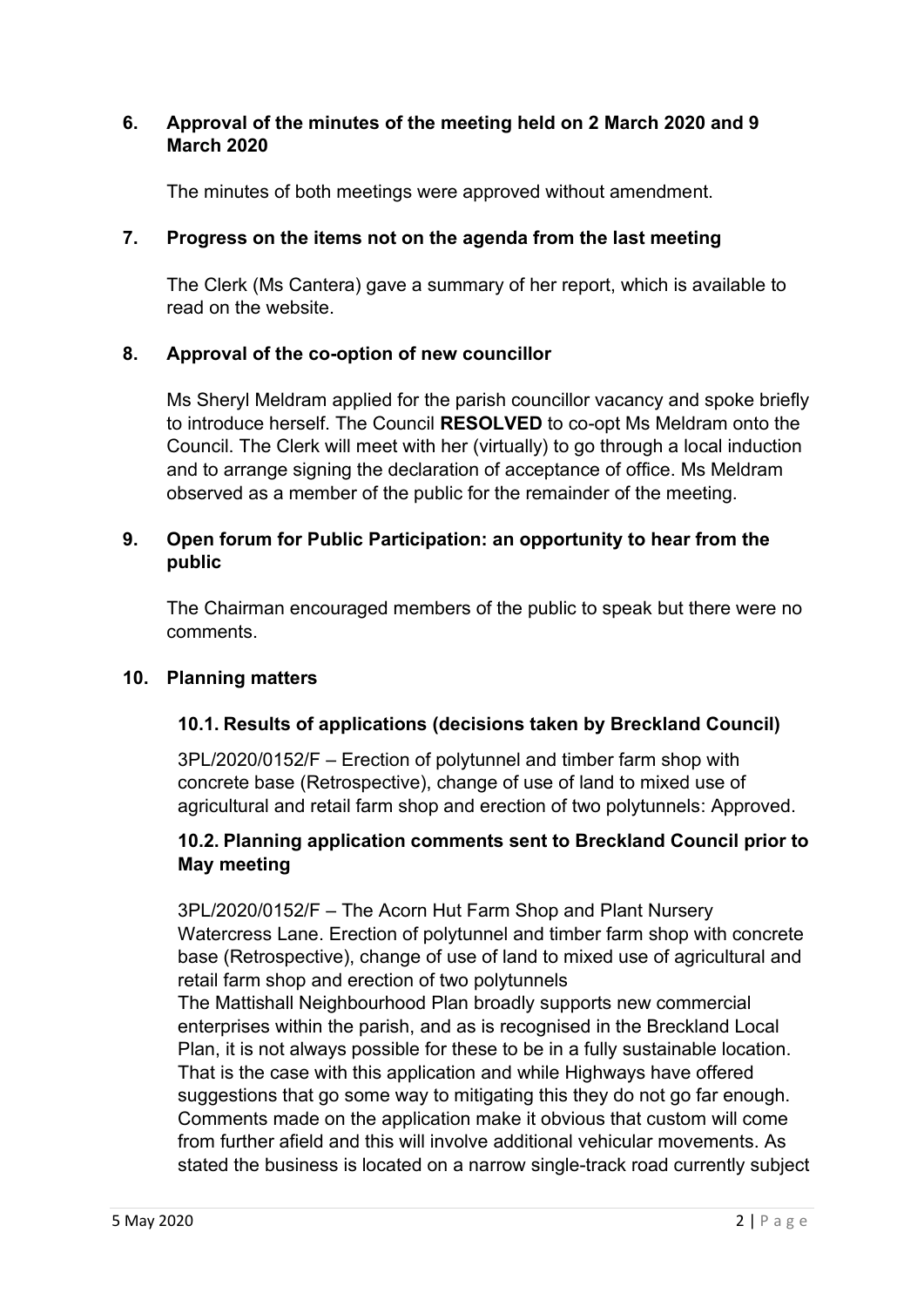to a 60 mph speed limit. Unless the speed limit is substantially reduced it is unlikely that local residents will feel safe while walking or cycling to this business resulting in greater rather than less use of motor vehicles.

3PL/2020/0226/D -Land south of Dereham Road. Reserved matters application for the details of appearance, landscaping, layout and scale) relating to a development of 50 dwellings (following outline permission reference 3PL/2015/0498/O)

The Parish Council recognises that there is still considerable opposition to this development but accepts that, with permission being granted on appeal, its task is now to ensure that all relevant policies of the Neighbourhood and Local Plans are applied and the conditions of the Universal Undertaking are adhered to. At this point in the process this does seem to be the case.

3PL/2020/0358/O-Glenthorne, 149 Dereham Road 3 proposed timber cabins to be used for holiday purposes Mattishall PC response given on 30 April 2020: Policy ECON1 of the Neighbourhood Plan, Policy EC 07 of the Local Plan and NPPF paras 83 & 84 support this type of application. Even though these are not referenced in the supporting documentation the Parish Council has no objection to this application.

Planning comments submitted to Breckland Council on 30/4/2020 by Mattishall Parish Clerk. Comments provided by the Mattishall PC Planning group (Richard Turner and David Piper. Mike Nunn did not take part as the applicant is a relative.

## **10.3. Report and recommendations on planning applications from the Neighbourhood Plan delivery and monitoring group on new applications:**

3PL/2020/0178/HOU - 29 South Green - Proposed two storey side extension with front and rear dormer windows. Re-roofing and new porch to front. Demolition of existing garage, erection of single storey extension forming enlarged lounge and kitchen, new annex and garage. No objection as long as local and neighbourhood planning polices are adhered to.

3PL/2020/0383/HOU - Ashleigh, 117 Dereham Road - Single Storey Extension to Front, Side and Rear of Existing Bungalow. No objection as long as local and neighbourhood planning polices are adhered to.

3PL/2020/0387/HOU - Welgate House, Welgate - Two Storey and Single Storey Extensions to Rear. No objection as long as local and neighbourhood planning polices are adhered to.

3PL/2019/0849/D - Poplar Farm, 41 South Green - Reserved matters application for the erection of 15 market homes (including one existing farmhouse) and 8 affordable dwellings, access road and driveways and a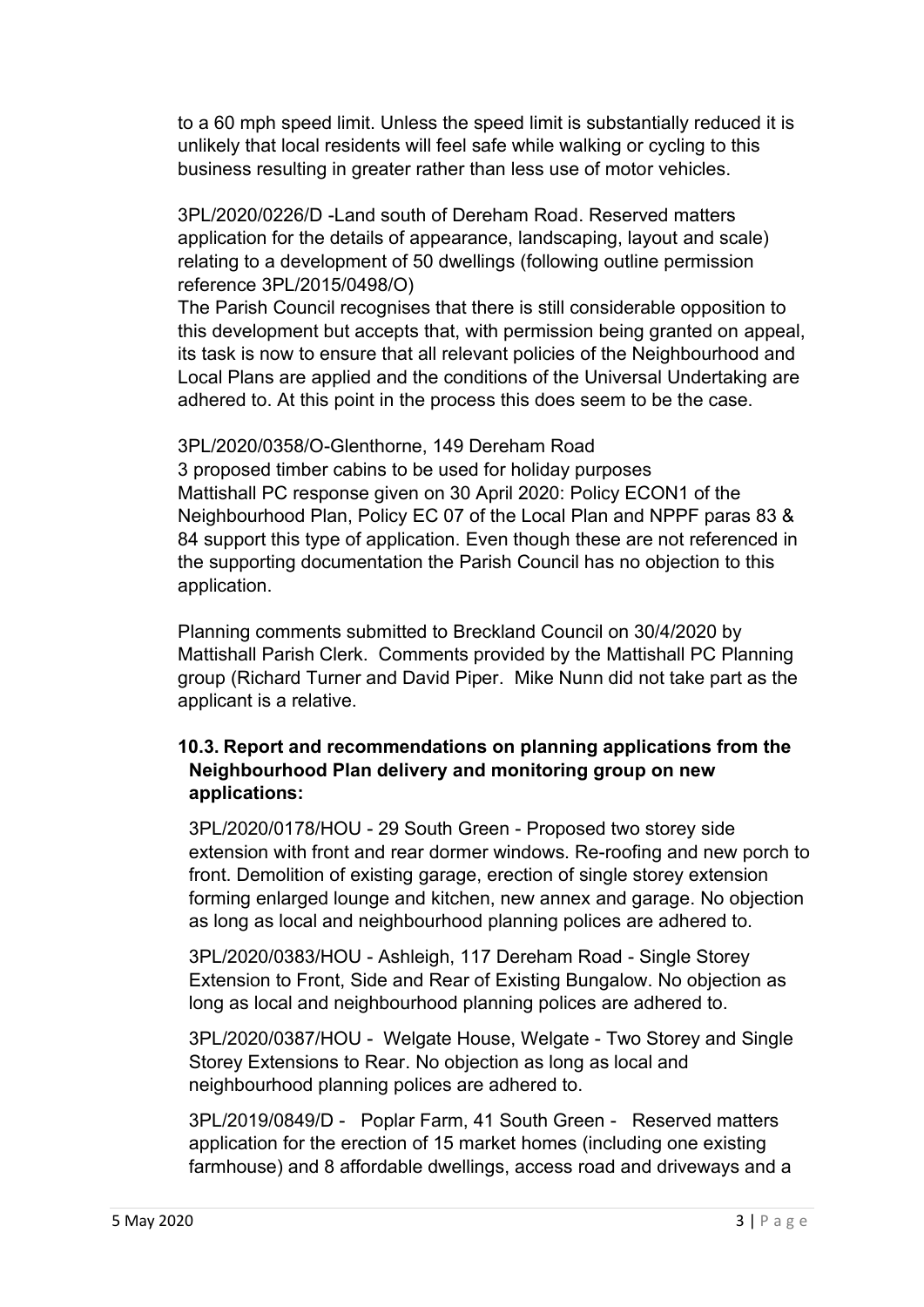public link to the sports ground. Neighbourhood Plan Delivery and Monitoring Group to provide commentary.

## **11. Agreement on the appointment of councillors to the following groups for the coming year:**

**11.1.** Neighbourhood Plan Delivery and Monitoring Group – The Council **RESOLVED** that Mr Clarke, Dr Piper and Mr Wilkins will be members of this group.

**11.2.** Cemetery Working Group – The Council **RESOLVED** that Mr Clarke, Mrs Smith, Mr Norton, Dr Piper and Ms Meldram will be members of this group.

**11.3.** Norwich Western Link meetings (external meetings) – The Council **RESOLVED** that Dr Piper (with Mr Nunn as substitute) will be members of this group.

**11.4.** A47 dualling meetings (external meetings) – The Council **RESOLVED** that Mr Nunn (with Dr Piper as substitute) will be members of this group.

**11.5.** Safer Neighbourhood Action Panel (SNAP) meetings – The Council **RESOLVED** that Mr Wilkins will be the council representative.

**11.6.** Footpath councillor contact for Mattishall – The Council **RESOLVED** that Mr Taylor will assist the Clerk with footpath issues.

VE/VJ Day Working Group – The Council **RESOLVED** that Mr Wilkins, Mr Clarke, Mrs Smith, Dr Piper and Ms Meldram be members of this group, along with external members Jackie and Steve Clay representing All Saints' Church.

# **12 Updates from individual council members (for information only)**

# **12.1 Youth club**

Mr Nunn reported that the youth club is currently in lockdown due to Covid 19 but the YMCA has provided a detailed annual report highlighting how well the club was doing prior to the lockdown. Dr Piper urged the councillors to attend the club once the lockdown was lifted.

# **12.2 The Mattishall Volunteer Hub**

Mrs Brook provided a report on the first 4 weeks of activity. Mr Martin commented how well it was working with Yaxham hub and advised that a grant maybe available. Mr Wilkins will contact Mrs Brooks to discuss.

## **13 Discussion on the providing a dog bin for the corner of Orchard Road with Dereham Road**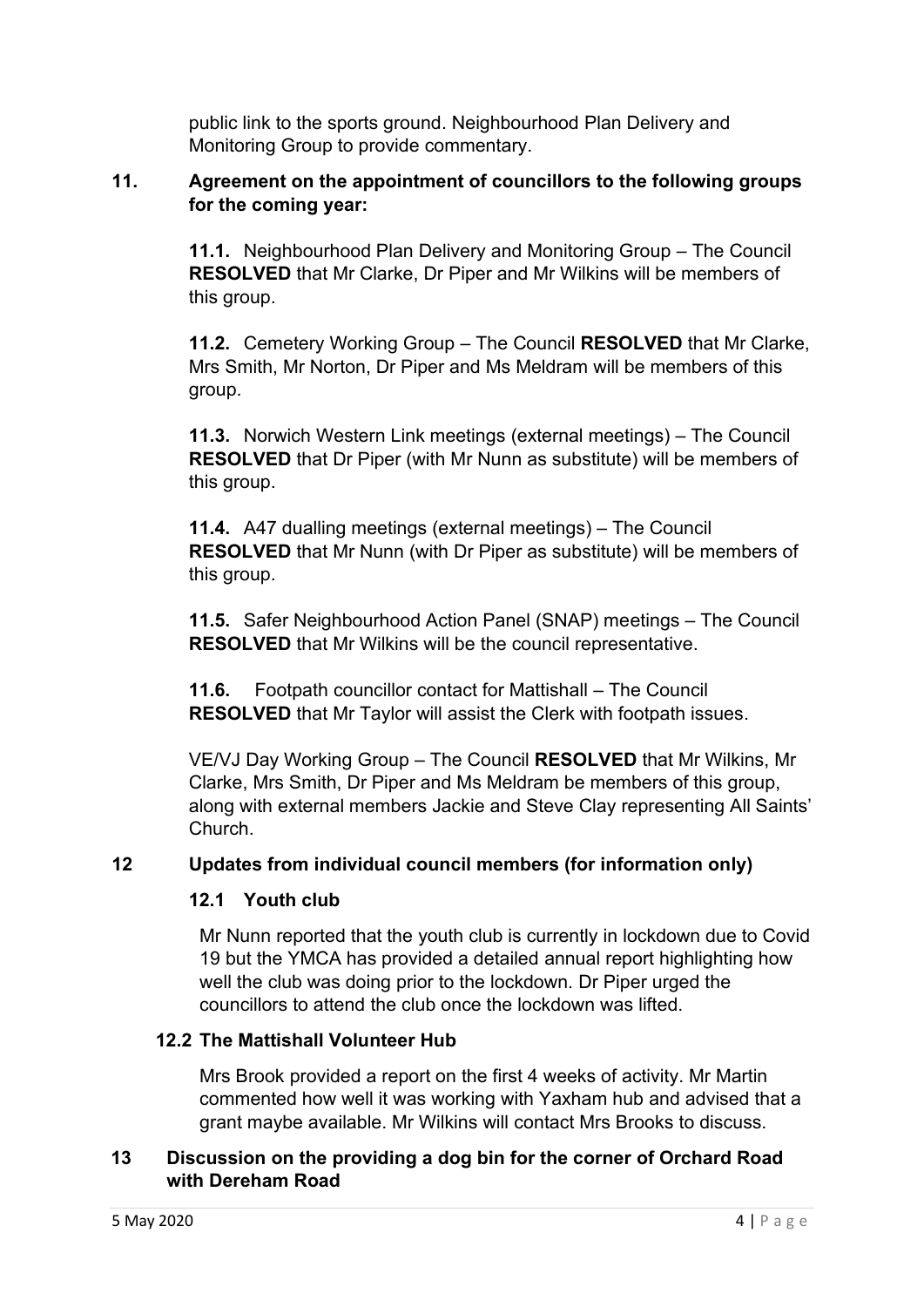There were no objections. The Clerk to contact the relevant neighbour (East side of the junction) and Highways.

## **14 Finance**

## **14.1 Review of the asset register**

The Clerk presented the asset register which had been updated to 31 March 2020. She asked councillors to check and agree with the assets listed. The Council **RESOLVED** to approve the asset register presented.

## **14.2 Review the financial regulations document**

The Clerk proposed amendments to the document. The Council **RESOLVED** to approve the amendments.

## **14.3 Completion of review of effectiveness of internal controls**

Mr Turner confirmed the completion of an internal controls checklist. All agreed.

## **14.4 Receive the Internal Auditors report and consider his recommendations**

Mr Bergin carried out the  $4<sup>th</sup>$  internal audit remotely, due to the current lockdown. In his report he commented all matters where in good order, as they were last year, and this reflects the hard work done by an excellent clerk.

## **14.5 Approval of the 2019-20 Annual Governance Statement**

The Chairman read out the statements in the Annual Governance section of the Annual Return requiring councillors to respond to each statement. The Council **RESOLVED** to approve the 2019-20 Annual Governance Statement.

## **14.6 Approval of the 2019-20 Statement of Accounts**

The Clerk read out the figures in the Accounting Statement. The Council **RESOLVED** to approve the 2019-20 Statement of Accounts. The Chairman and the Clerk agreed to sign accounts after the meeting on behalf of the Council.

## **14.7 Acknowledgement of the payments made in late March and April**

The Council acknowledged the payments made in late March and April.

## **14.8 Approval of the payment of accounts list**

The Council **RESOLVED** to approve the payments list.

## **14.9 Appointment of a councillor as Internal Audit Control Officer for the coming year**

A councillor checks the finances quarterly having access to all the financial records. The Council **RESOLVED** to appoint Mr Turner for the year to May 2021 as Internal Audit Control Officer.